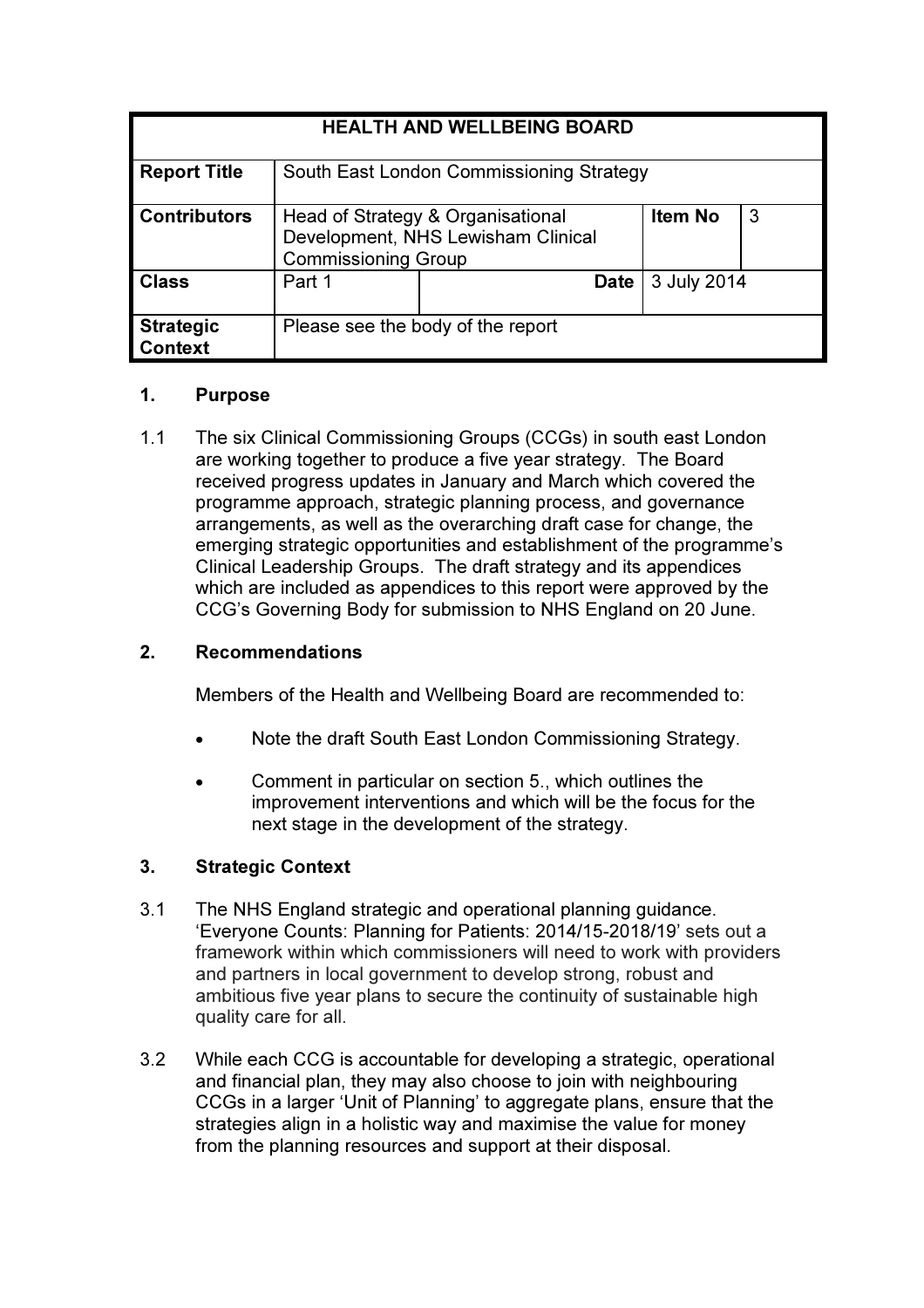# 4. Draft Strategy

- 4.1 The strategy is still being developed, so the document reflects the progress to date, whilst complementing and building on the interventions and priorities set out in the Lewisham CCG 5 year strategic plan.
- 4.2 The case for change is powerful and the risk of not proceeding with strategic change is that health outcomes will continue to be highly variable, health inequalities will persist and in some cases worsen, and the current healthcare system will become unsustainable.
- 4.3 The strategy sets out seven priority areas for intervention across south east London:
	- primary and community care
	- long term conditions physical and mental health
	- children
	- maternity services
	- cancer
	- urgent and emergency care
	- planned care

These areas are strongly aligned with both Lewisham's Health and Wellbeing Strategy and the Lewisham CCG strategic priorities.

- 4.4 Clinical Leadership Groups have led the development of proposed models of care, and the strategy proposes an integrated system model which brings together the individual elements. This is rooted in resilient communities and has as its foundation a primary and community care system which is accessible, proactive, coordinates care and provides continuity of care.
- 4.5 The document then begins to describe the impact of the strategic change which is proposed. This includes a much greater emphasis on health and wellbeing, on the prevention of ill health and on early detection and early intervention, and therefore a shift of activity and resources to reflect the strategic approach.

#### 5. Next Steps

5.1 There is further work required to develop the models in more detail and to engage widely, then to consider the implications in practice, again with extensive engagement in each borough and across south east London. Feedback from this engagement and involvement will continue to inform development of the strategy. Should any significant service changes be proposed as a result of the further development by the clinicians, patients and local people working on the strategy, then consultation on these would take place in the second half of 2015.